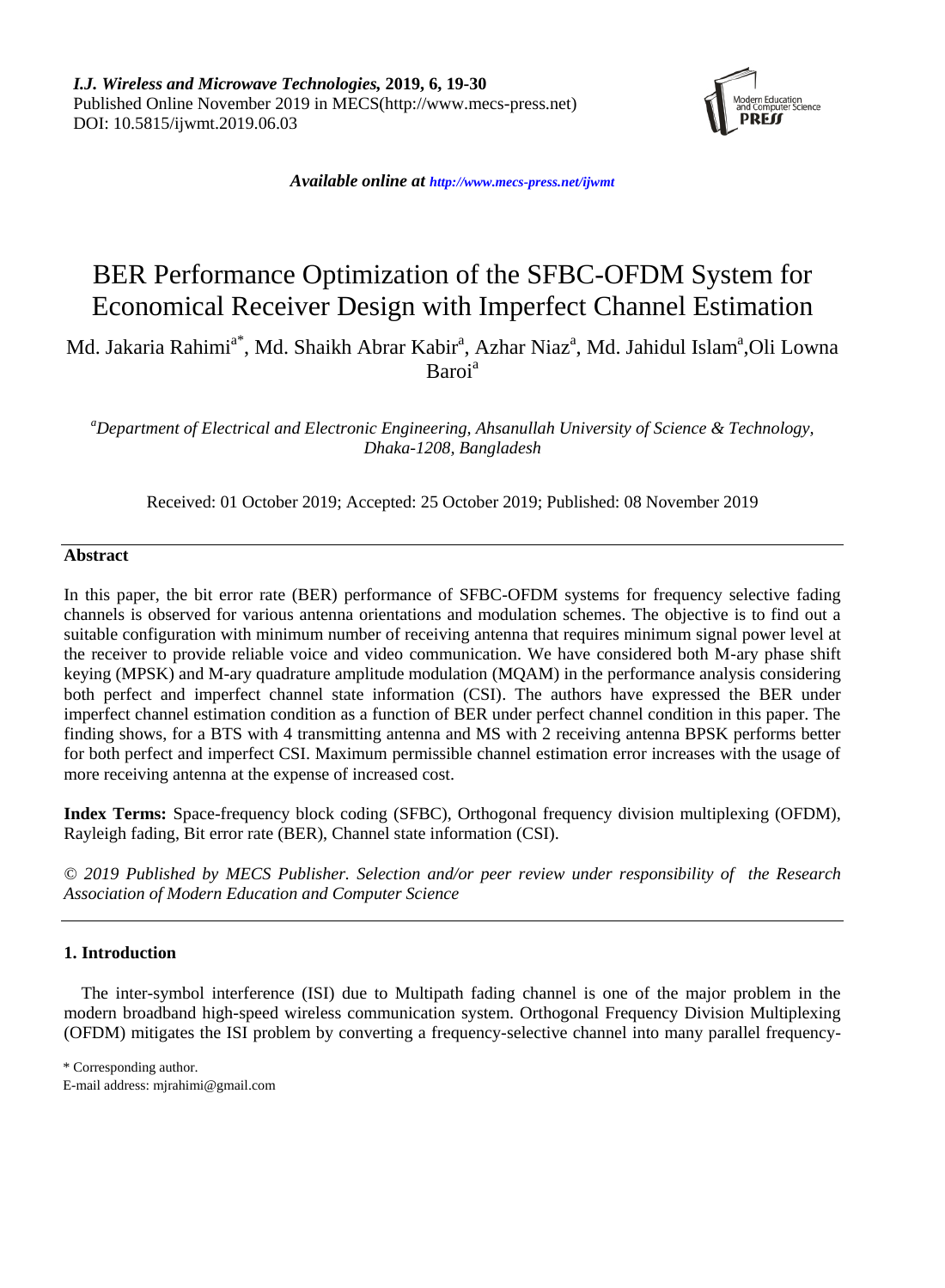flat subchannels [1]. MIMO offers the benefits of spatial multiplexing and transmits diversity which enhances the function of the OFDM system [2]. Recently, space-frequency coded OFDM are being used to exploit the diversities in space and frequency. Considering the numerical analysis of the systems, SFBC-OFDM has been presented and appraised [3]-[11].

The major source of high data rate application includes mainly different forms of video over the wireless communication channels. Throughout the world, 82 percent of traffic will occur by IP video traffic by 2021 [Source: Cisco VNI, 2017]. So, we tried to optimize the performance for video data only. For reliable transmission of high data rate, video traffic bit error rate (BER) criterion is monitored. BER should be lower than  $10^{-6}$  for reliable transmission of a video signal [12].

In our research, the authors have firstly investigated how the BER performance is affected by various parameters considering both perfect and imperfect CSI. Secondly, the authors have expressed the BER under imperfect channel estimation condition as a function of BER under perfect channel condition. Finally, the value of the signal to noise ratio (SNR) at which the BER value reaches the threshold level of  $10^{-6}$  for different antenna configurations and modulation schemes is monitored. For a low-cost receiver design, we need to choose less number of the antenna to get comparable yet compromised performance. Battery's lifetime is an important issue to notice. Lower SNR will certainly increase the lifetime. So, we have tried to choose the techniques with lower SNR. We have simulated the results for both perfect CSI and imperfect CSI. In imperfect CSI, we have also observed how performance is deteriorated when the value of channel estimation error  $(\sigma_e^2)$  isincreased.

## **2. OFDM system model with SFBC**

In Fig.1, we represent a block diagram of OFDM system with SFBC with  $N_T$  transmitter and  $N_R$  receiver antennae. Here data streams are first converted from series to parallel. We assume our model with N subcarriers and the number of sub-bands is Ns where  $Ns = N/q$ . Here, q is the symbol period. After that, we modulate our data using M-ary QAM M-ary PSK. Here, M is allocated bit number of this modulation. Therefore, as the input to the SFBC encoder, we provide a signal  $S = \{s \; [0], s \; [1], \cdots \cdots \cdots \}$ ,  $s \; [N_t - 1]\}$ . Here,  $N_t$  is equal to the multiplication of N and Rc, where Rc is SFBC code rate.



Fig. 1. OFDM with SFBC in block diagram

To implement SFBC, we have utilized the generator matrix G as used in STBC which can be represented as follows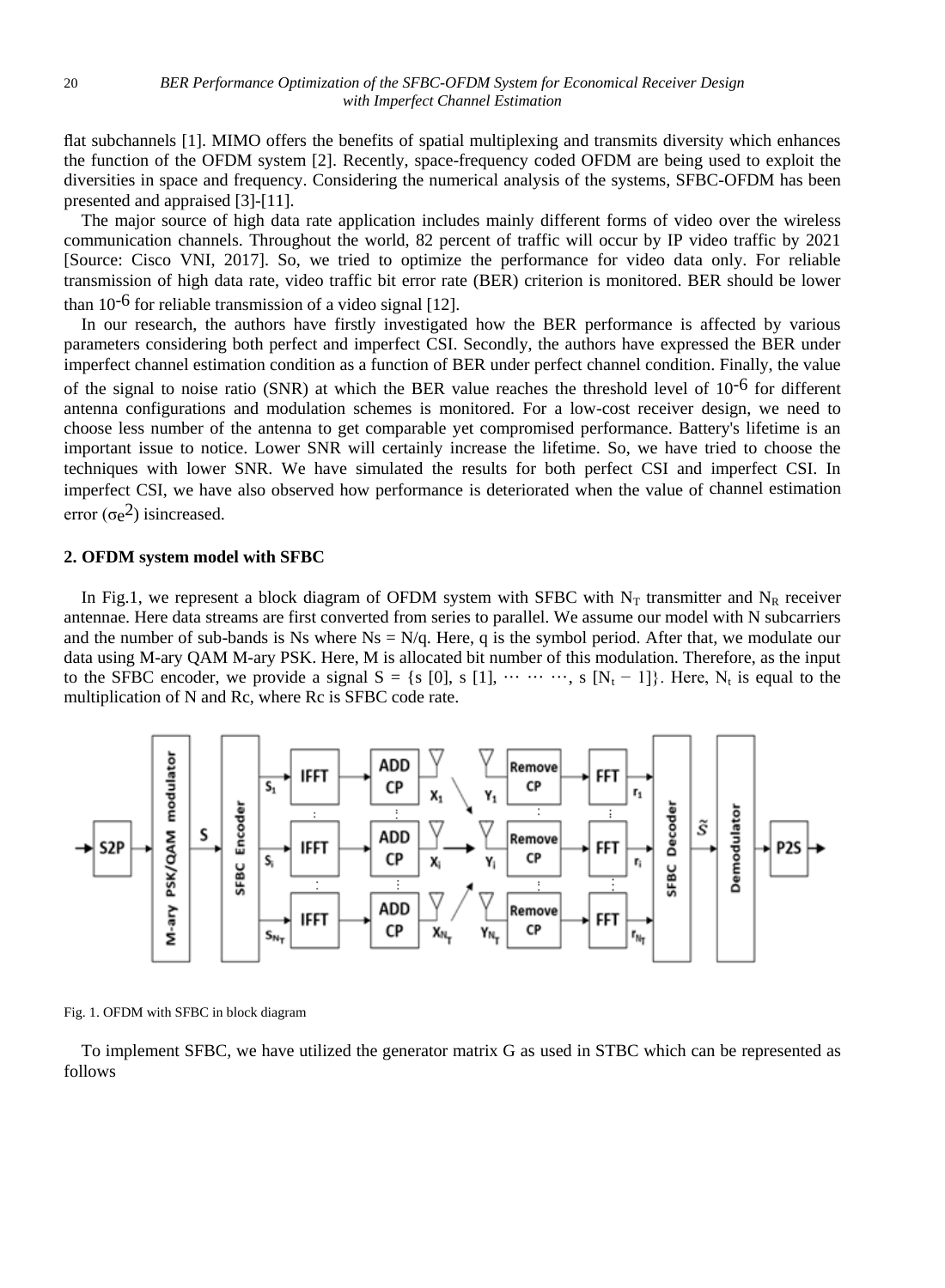$$
\mathbf{G} = \begin{pmatrix} g_{11} & g_{12} & \cdots & g_{1N_{\tau}} \\ g_{21} & g_{22} & \cdots & g_{2N_{\tau}} \\ \vdots & \vdots & \cdots & \vdots \\ g_{p1} & g_{p2} & \cdots & g_{pN_{\tau}} \end{pmatrix} \tag{1}
$$

Here, every element  $g_{i,j}$  of matrix G is a combination of the subset of elements of S and their conjugates. The matrix G maintains orthogonality [2], [13]. To utilize both the space and frequency diversity in SFBC message is divided into N<sub>T</sub> blocks, S<sub>1</sub>, S<sub>2</sub>,  $\cdots$   $\cdots$ , S<sub>NT</sub>, each has a length of N and  $\frac{N}{p}$  sub-blocks. After that, OFDM symbols are generated as  $X_1, X_2, \dots, X_{N_T}$ . In OFDM transmitter there are IFFT and add CP blocks.

To avoid inter-symbol interference (ISI) due to frequency selective fading the delay spread should be smaller than the guard time interval of the multipath channel.Here, the receiver will get a signal which is transmitted signal is convolved with and channel impulse response in time domain.

Generally, the fading channel changes slowly if we consider ideal indoor environments and in OFDM block it remains almost stable. So, we have considered the fading method stable in each OFDB and there is a change is different blocks. We have presumed real synchronization, as fading method amalgamates with different antenna pairs which create a correlation.

At the receiving side, the OFDM demodulator demodulates the signal by removing CP and doing FFT. Then SFBC decoder block decodes the signal, here we use maximum likelihood (ML) detection and sent it to demapping block. After demapping, the data streams are converted from parallel to series.



Fig. 2. The process of SFBC in OFDM [14]

In Fig.2, for transmitting x1, x2, x3 & x4 data symbols by SFBC-OFDM, we transmit x1 and x2 using one frequency but from different antennae. At the same time, we transmit  $-x2^*$  and  $x1^*$  using another frequency but from different antennae. Similarly, we transmit x3 & x4 symbols.

## **3. BER performance of the SFBC-OFDM system**

In this section, closed-form expressions for the BER of OFDM systems incorporated with SFBC having  $N_T$ transmit and  $N_R$  receive antennae are presented for both M-ary QAM and M-ary PSK modulation techniques.  $[15]$ 

## *3.1. SFBC-OFDM System with M-ary QAM*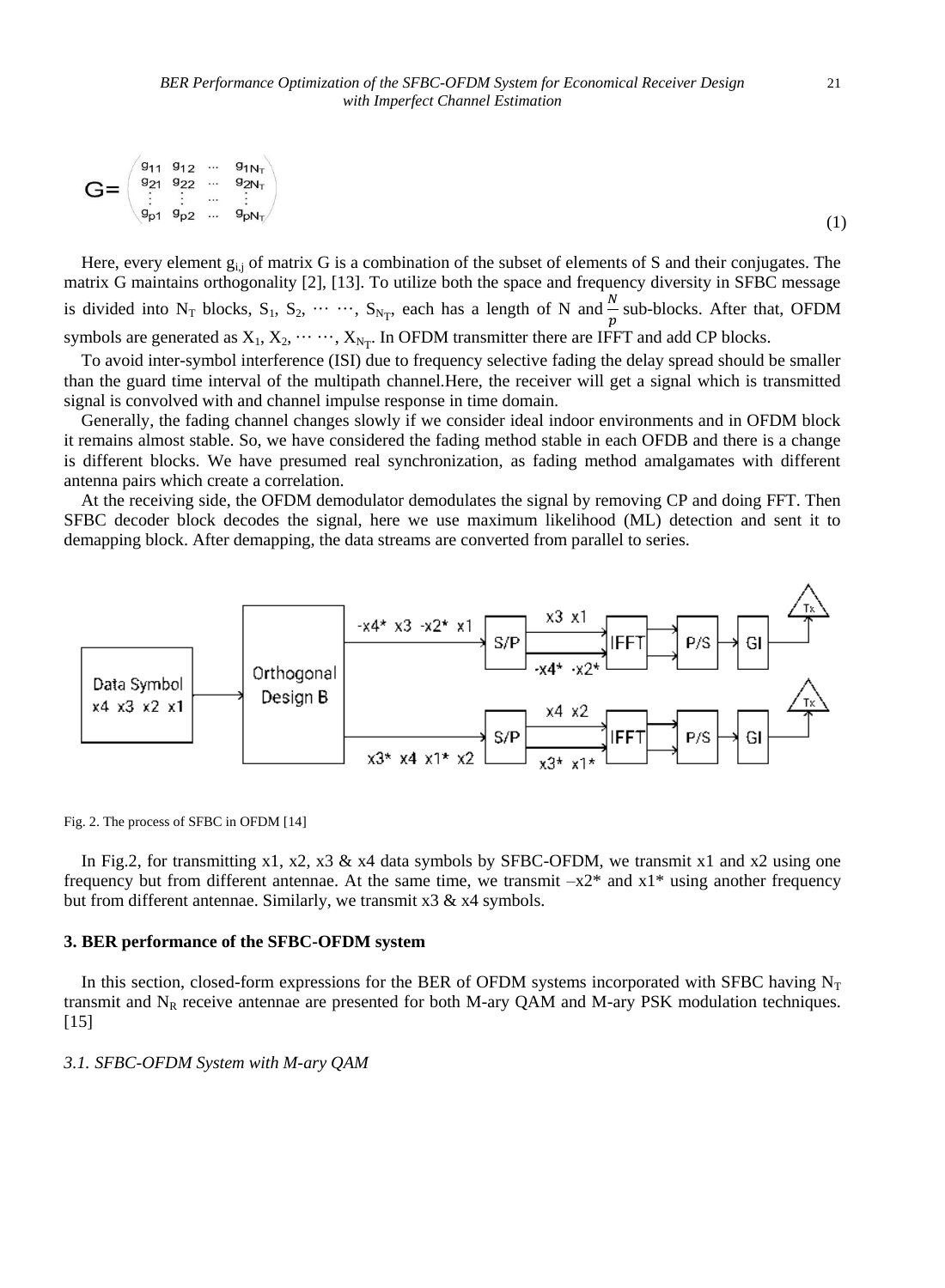An SFBC-OFDM system with M-ary QAM with  $N_T$  transmit and  $N_R$  receive antennae is considered here. After normalization of the transmitted signal energy, the normalized instantaneous SNR can be expressed as

$$
\gamma = \frac{1}{M_T R_c} \sum_{j=1}^{M_R} \sum_{i=1}^{M_T} \left| H_{j,i}[k] \right|^2 \gamma_s \tag{2}
$$

where  $H_{i,j}[k]$  represents the channel coefficient of the *k*-thsubchannel with the *i*-th transmit and *j*-th receive antennae, *Rc*is the code rate,  $\eta[k]$  is the noise component,  $\gamma_s = \frac{E_s}{N}$  $\frac{E_S}{N_0}$  with Es the symbol energy at the transmitter and $\frac{N_0}{2}$ the variance of thereal/imaginary part of the AWGN. So, we can express the BER of MQAM-SFBC-OFDM over frequency-selective fading channels as

$$
BER_{MQAM} = \frac{0.2}{N} \sum_{k=0}^{N-1} exp\left(\frac{-1.6\gamma_S \sum_{j=1}^{M_R} \sum_{l=1}^{M_T} |H_{j,l}[k]|^2}{R_c M_T (2^{\beta}-1)}\right)
$$
(3)

Finally, we can express the average BER as,

$$
\overline{BER}_{MQAM} = 0.2 \times \left(\frac{R_c M_T (2^{\beta} - 1) + 1.6 \gamma_s}{R_c M_T (2^{\beta} - 1)}\right)^{-M_R M_T}
$$
(4)

If we take channel estimation errors into consideration, the received signal can be written as

$$
r = \hat{\mathbf{H}}s + \mathbf{e}s + \mathbf{W} \tag{5}
$$

where a minimum mean-squared error (MMSE) channel estimate of the channel is considered,  $\hat{H}$  = H − e, with the estimation error at the receiver. The MMSE has the following properties:

$$
E\left[ (H - \widehat{H})(H - \widehat{H})^{\dagger} | \widehat{H} \right] = \sigma_e^2 I_N N_R,
$$
  

$$
E[H| \widehat{H}] = \widehat{H},
$$

where (.)<sup>†</sup> denotes the complex conjugate transpose operation,  $I_N N_R$  is the  $N N_R \times N N_R$  identity matrix and  $\sigma_e^2$  indicates the channel estimation quality.

So, we can express the instantaneous SNR of SFBC-OFDM over frequency-selective fading channels under imperfect CSI at the receiver as

$$
\gamma = \frac{\sum_{j=1}^{M_R} \sum_{i=1}^{M_T} |h_{j,i}[k]|^2 \gamma_s}{R_c M_T (1 + \gamma_s \sigma_e^2)}
$$
(6)

Therefore, the expression for the BER of MQAM-SFBC-OFDM with imperfect CSI is given by

$$
BER_{MQAM} = \frac{0.2}{N} \sum_{k=0}^{N-1} exp\left(\sqrt{\frac{-1.6\gamma_S \sum_{j=1}^{M_R} \sum_{i=1}^{M_T} [H_{j,i}[k]]^2}{R_c M_T (2^{\beta}-1)(1+\gamma_S \sigma_e^2)}}\right)
$$
(7)

Then, we can show the average BER expression similarly as the perfect CSI case as below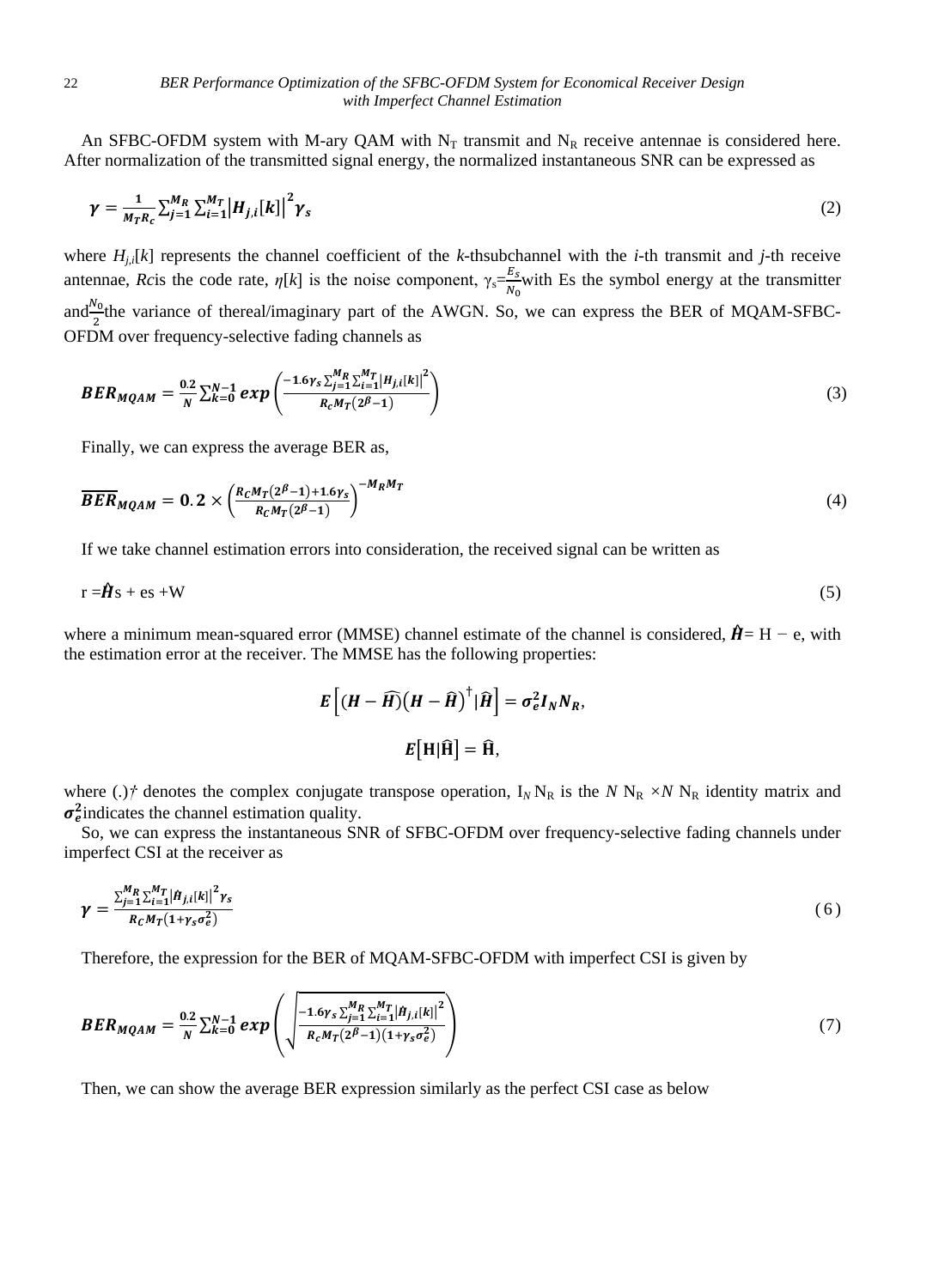*BER Performance Optimization of the SFBC-OFDM System for Economical Receiver Design* 23 *with Imperfect Channel Estimation*

$$
\overline{BER}_{MQAM} = 0.2 \times \left(\frac{R_C M_T (2^{\beta} - 1)(1 + \sigma_e^2 \gamma s) + 1.6 \gamma_s}{R_C M_T (2^{\beta} - 1)(1 + \sigma_e^2 \gamma s)}\right)^{-M_R M_T}
$$
\n(8)

$$
\overline{BER}_{MQAM (imperfect)} = 0.2 \times \left( \left( \frac{\overline{BER}_{MQAM (perfect)}}{0.2} \right)^{\overline{M_R M_T}} - \frac{1.6 \sigma_e^2 \gamma_s^2}{R_c M_T (2^{\beta} - 1)(1 + \sigma_e^2 \gamma_s)} \right)^{-M_R M_T}
$$
(9)

# *3.2. MPSK-SFBC-OFDM System*

The same approach as used for the MQAM case, the BER of MPSK-SFBC-OFDM can be expressed as

$$
BER_{MPSK} = \frac{1}{N\beta} \sum_{k=0}^{N-1} exp\left(\frac{-7\gamma_S \sum_{j=1}^{M_R} \sum_{l=1}^{M_T} |H_{j,l}[k]|^2}{R_c M_T (2^{1.9\beta} + 1)}\right)
$$
(10)

Similarly, as MQAM case, we can obtain a closed-form expression for the average BER:

$$
\overline{BER}_{MPSK} = 0.2 \times \left(\frac{R_C M_T (2^{1.9\beta} + 1) + 7\gamma_S}{R_C M_T (2^{1.9\beta} + 1)}\right)^{-M_R M_T}
$$
\n(11)

If we consider imperfect channels, then we can write

$$
\overline{BER}_{MPSK} = 0.2 \times \left(\frac{R_c M_T (2^{1.9\beta} + 1)(1 + \sigma_e^2 \gamma_s) + 7\gamma_s}{R_c M_T (2^{1.9\beta} + 1)(1 + \sigma_e^2 \gamma_s)}\right)^{-M_R M_T}
$$
(12)

$$
\overline{BER}_{MPSK(imperfect)} = 0.2 \times \left( \left( \frac{\overline{BER}_{MPSK(perfect)}}{0.2} \right)^{\frac{-1}{M_R M_T}} - \frac{7\sigma_e^2 \gamma_s^2}{R_c M_T (2^B - 1)(1 + \sigma_e^2 \gamma_s)} \right)^{-M_R M_T}
$$
(13)

**4. Results**



Fig. 3. Comparing QAM 16 and QAM 64 for  $N_T = 1$  & $N_R = 1$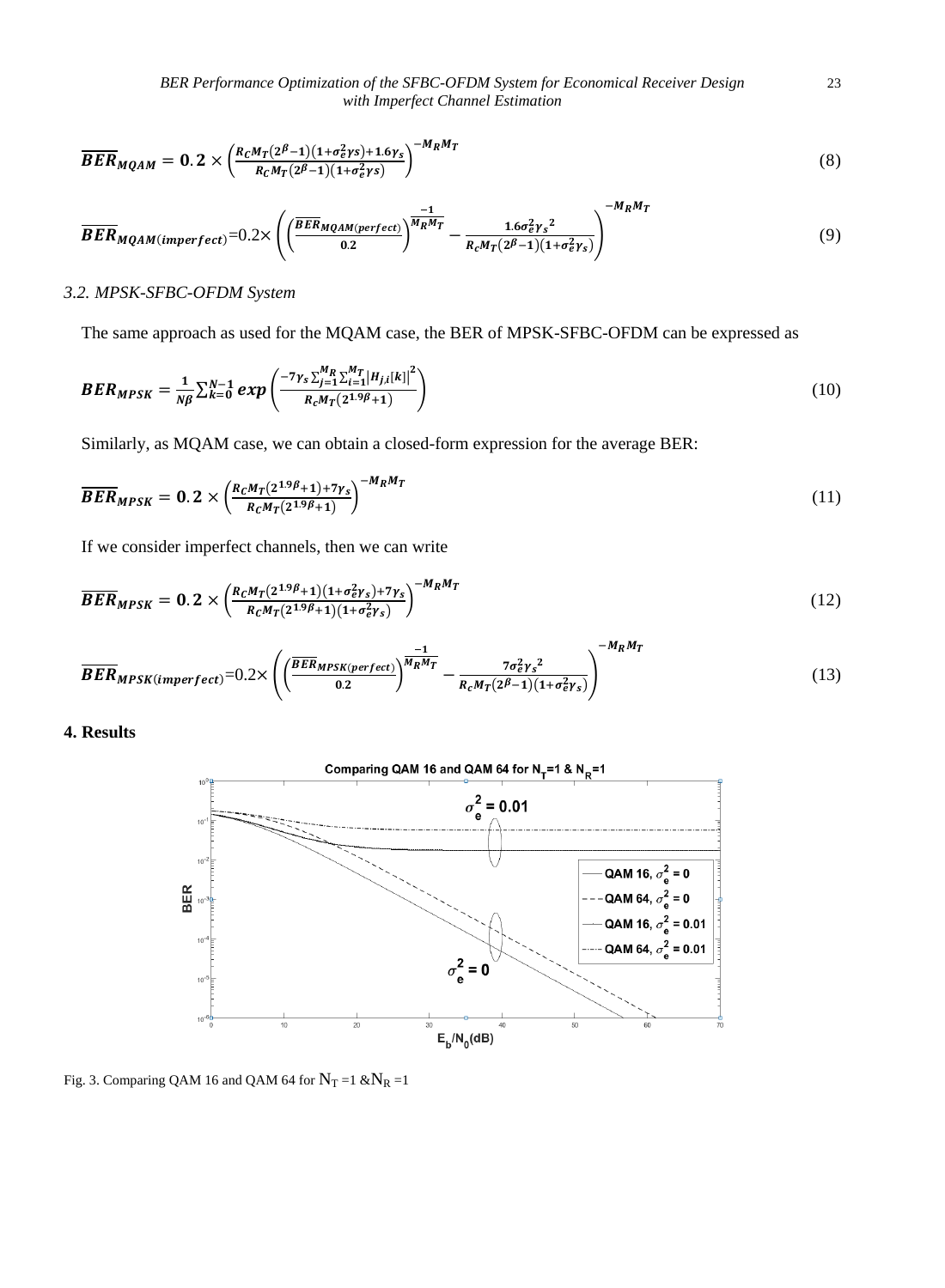We have simulated considering the number of transmit and receiver antennae:  $N_T = 1$ , 2, and 4:  $N_R = 1$  and 2. For imperfect CSI, the values of  $\sigma_e^2 = 0.005$ , 0.01, 0.02, and 0.05. The number of subcarriers is N = 512. Modulation schemes for our simulations: BPSK, QPSK, 8PSK, QAM16, and QAM64.



Fig. 4. Comparing BPSK, QPSK, and 8PSK for  $N_T = 1$  & $N_R = 1$ 

From Fig. 3 and Fig. 4 we can say those performances are better when the number of bit(s) allocated per symbol is less and in case of perfect CSI than imperfect CSI.

Table 1.E<sub>b</sub>/N<sub>0</sub>(dB) at BER=10<sup>-6</sup> for  $N_R$  =1 & $\sigma_e^2 = 0$ 

| <b>Modulation</b><br><b>Techniques</b> |           |           |           |  |
|----------------------------------------|-----------|-----------|-----------|--|
|                                        | $N_T = 1$ | $N_T = 2$ | $N_T = 4$ |  |
| <b>QAM16</b>                           | 56.7      | 33.2      | 22.7      |  |
| <b>QAM 64</b>                          | 61.1      | 37.6      | 27.2      |  |
| <b>BPSK</b>                            | 51.3      | 27.8      | 17.2      |  |
| <b>QPSK</b>                            | 53.2      | 29.7      | 19.3      |  |
| 8PSK                                   | 57        | 33.5      | 23        |  |

From Table 1. it is clear that increasing Transmit antenna gives us better performances. From the table it is also evident that the SNR level required for BPSK is lowest. It's nearest competitive performance is offered by QPSK. The performances of 8PSK and QAM 16 are very much similar to each other. BER performance deteriorates when we chose higher order modulation techniques like QAM 64.

From Fig. 5 and Fig. 6 it is clearly visible that the performance gets drastically improved when the number of antenna is increased from 1 to 2. The trend is observed for different modulation techniques and only the case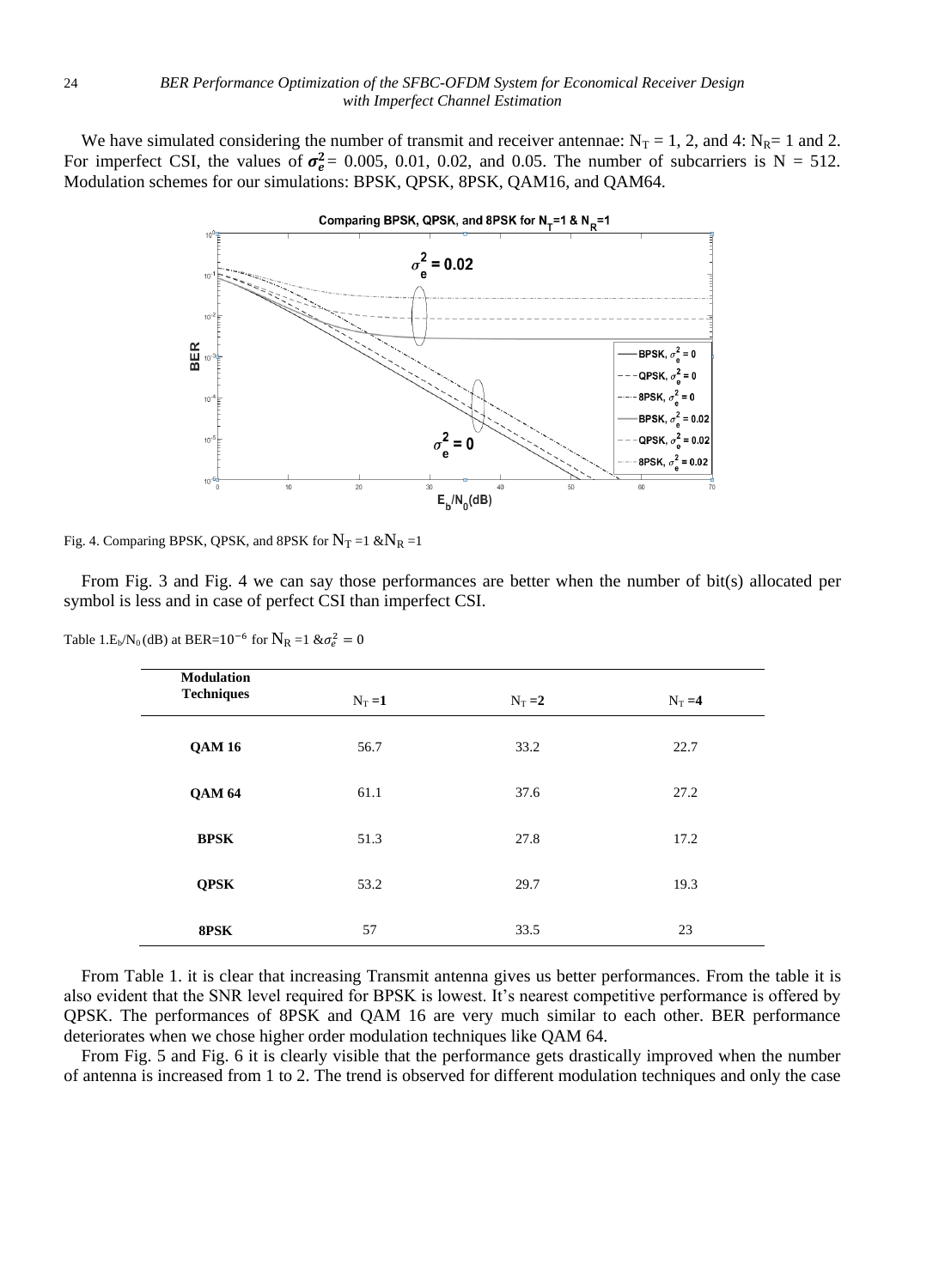of BPSK and QAM 16 is presented as sample which gives the indication that increasing the number of transmit antenna and receive antenna always results in better performances.



Comparing curves using QAM 16 for  $N_r = 4$ 

Fig. 5. Comparing curves using QAM 16 for  $N_T = 4$ 



Fig. 6. Comparing curves using BPSK for  $N_T = 4$ 

We have found the values of  $E_b/N_0$  where BER for perfect CSI is 10<sup>-6</sup> using different combinations of N<sub>T</sub> and N<sub>R</sub>. In Fig. 7 and Fig. 8 we have plotted bar-diagram of BER at those  $E_b/N_0$  for different values of  $\sigma_e^2$ .

In both cases we can see that for a particular  $\sigma_e^2$  BER becomes less if we increase the number of N<sub>T</sub> and N<sub>R</sub>. And for a particular value of N<sub>T</sub> and N<sub>R</sub>, increasing  $\sigma_e^2$  results in a higher value of BER which means worse performance.

But in the MQAM case, BER increases slowly with the increase of  $\sigma_e^2$  whereas in MPSK case, BER increases quickly if we increase the value of  $\sigma_e^2$ .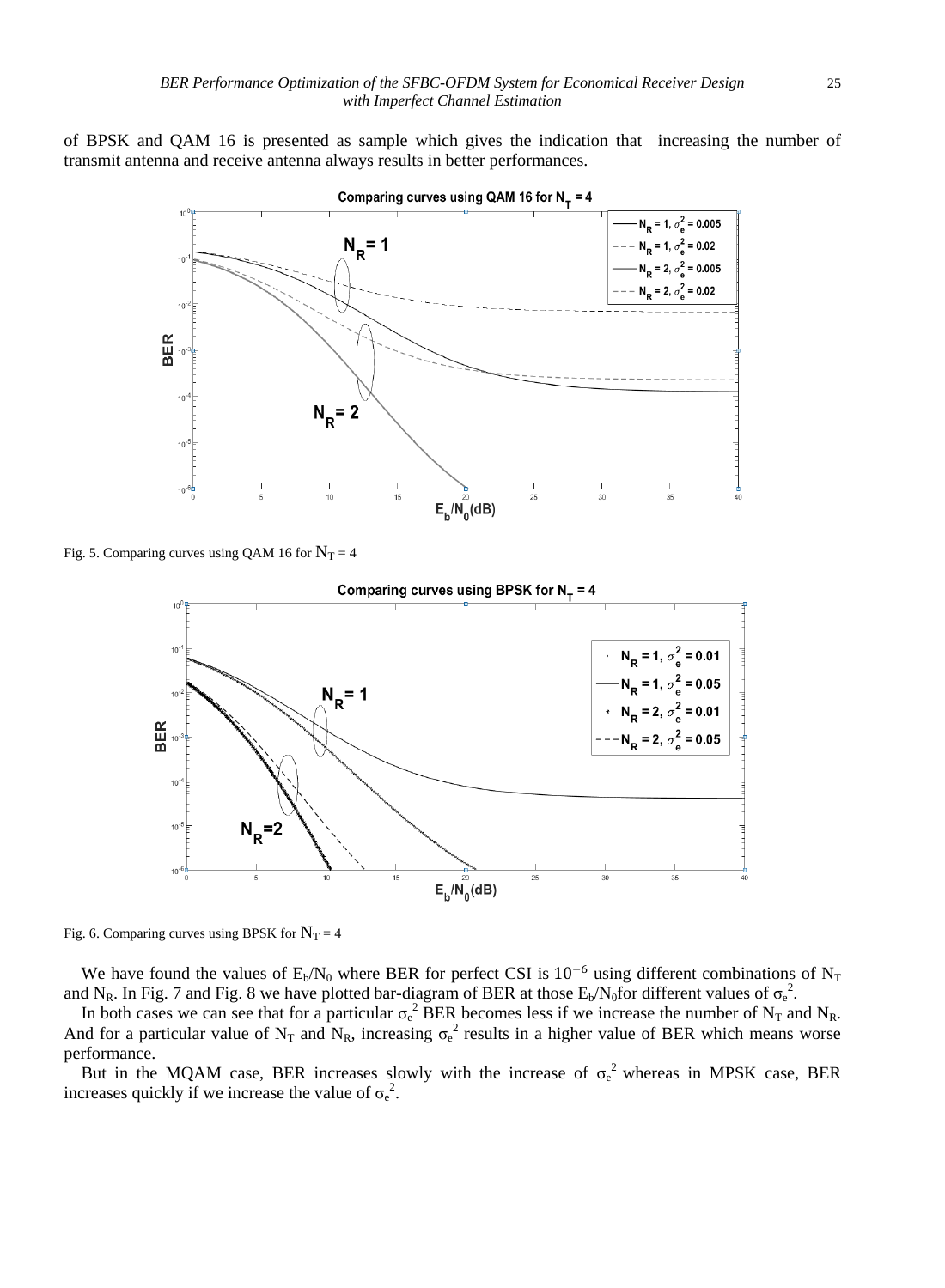

Fig. 7. Comparison of performances between perfect & imperfect CSI for QAM 64



Comparison among performances between perfect & imperfect CSI for QPSK

Fig. 8. Comparison of performances between perfect & imperfect CSI for QPSK

Table 2.E<sub>b</sub>/N<sub>0</sub>(dB) at BER=10<sup>-6</sup> for N<sub>T</sub> =4 &N<sub>R</sub> =2 using MPSK and MQAM

| <b>Modulation Technique</b> | Perfect<br>$(\sigma_e^2=0)$ | $\sigma_{\rm e}^2$ = 0.005 | $\sigma_{\rm e}^2$ =0.01 | $\sigma_{\rm e}^2$ =0.02 |
|-----------------------------|-----------------------------|----------------------------|--------------------------|--------------------------|
| <b>BPSK</b>                 | 9.8                         | 10                         | 10.3                     | 10.8                     |
| <b>QPSK</b>                 | 11.8                        | 12.5                       | 13.4                     | 15.9                     |
| 8PSK                        | 15.6                        | 19                         | $\infty$                 | $\infty$                 |
| <b>QAM16</b>                | 15.2                        | 20                         | $\infty$                 | $\infty$                 |
| <b>QAM64</b>                | 19.7                        | $\infty$                   | $\infty$                 | $\infty$                 |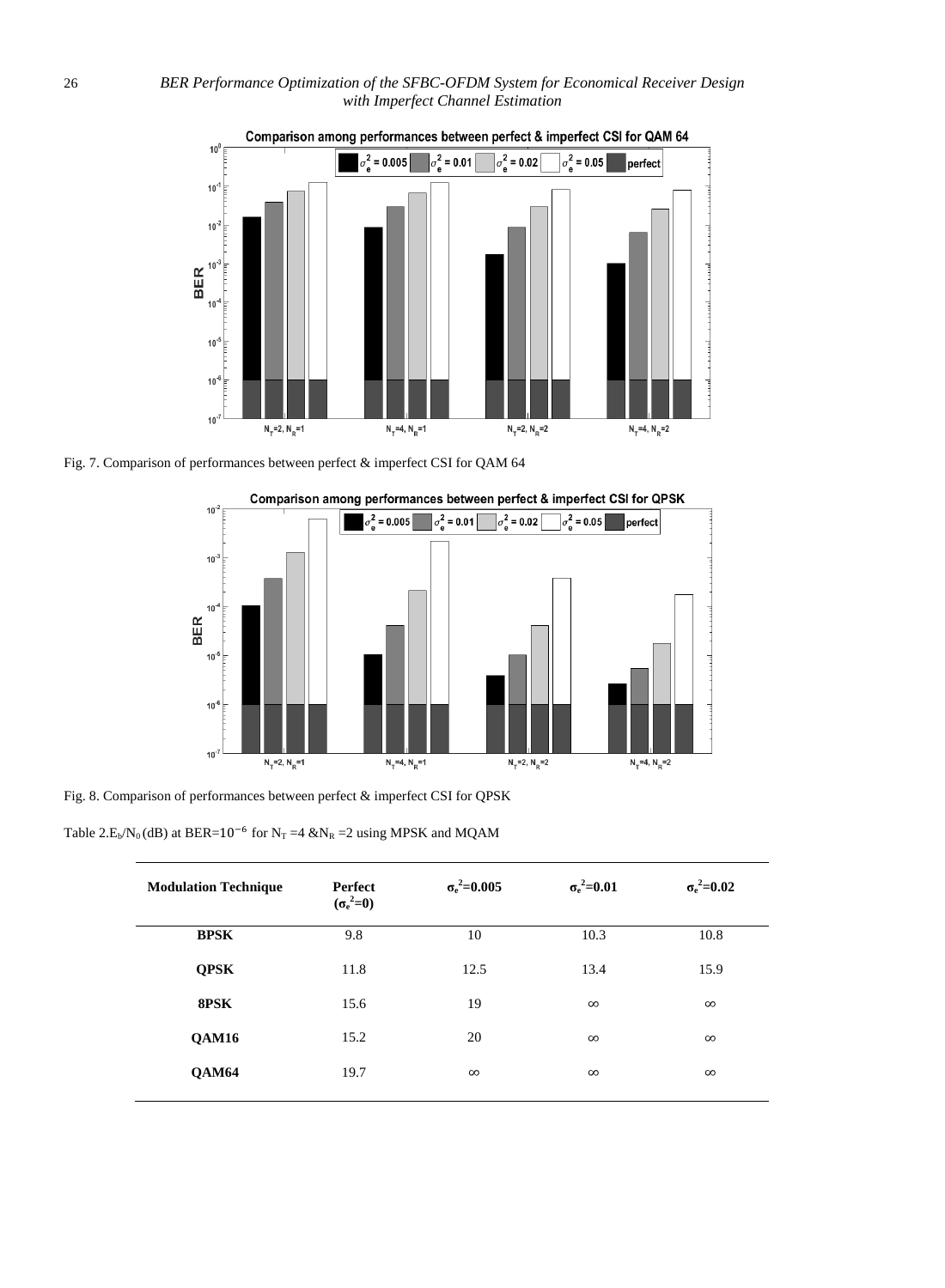Here ∞means curves become parallel to x-axis before reaching BER=10<sup>-6</sup>. Here we can see that as we increase the number of bit(s) allocated and  $\sigma_e^2$  we require higher  $E_b/N_0$  and at some points curves don't even reach BER=10<sup>-6</sup>. We can also observe here that BPSK and QPSK give better performances than others.



Fig. 9. Comparing BPSK, QPSK, 8PSK, QAM 16 and QAM 64 for  $\sigma_e^2$ =0.02,  $N_T$  = 4, and  $N_R$  =1

From Fig. 9 we can say for N<sub>R</sub> = 1 if  $\sigma_e^2$  = 0.02 even BER for BPSK can't reach 10<sup>-6</sup>.

#### **5. Conclusions**

From our analysis, we have found that for increasing the number of transmitters and receivers, SNR decreases for BER=10<sup>-6</sup>. BPSK technique is always better. If we can reduce the number of receiving antennae, the cost can be reduced. But the performances surely get deteriorated. So we have found that BPSK with 2 receivers can be the best technique after comparing with QPSK, 8PSK, 16QAM and 64QAM modulation techniques for different antenna orientations. It is because the performance drastically gets better with 2 receivers than 1 receiver. For  $N_R = 1$ ,  $\sigma_e^2$  should be less than 0.02 as even BER for BPSK can't reach  $10^{-6}$ at  $\sigma_e^2$ =0.02. But with N<sub>R</sub> =2, we can allow more channel estimation error. More receiver antennae will result in better performances but the battery consumption and hardware cost will surely go high. In our work we have expressed BER with imperfect CSI as a function of BER with perfect CSI where the parameters those are responsible for performance deterioration are separated. It surely helps the researchers to focus on these parameters to measure the penalty due to imperfect CSI.

## **Acknowledgements**

The authors would like to thank Ahsanullah University of Science and Technology for supporting this work.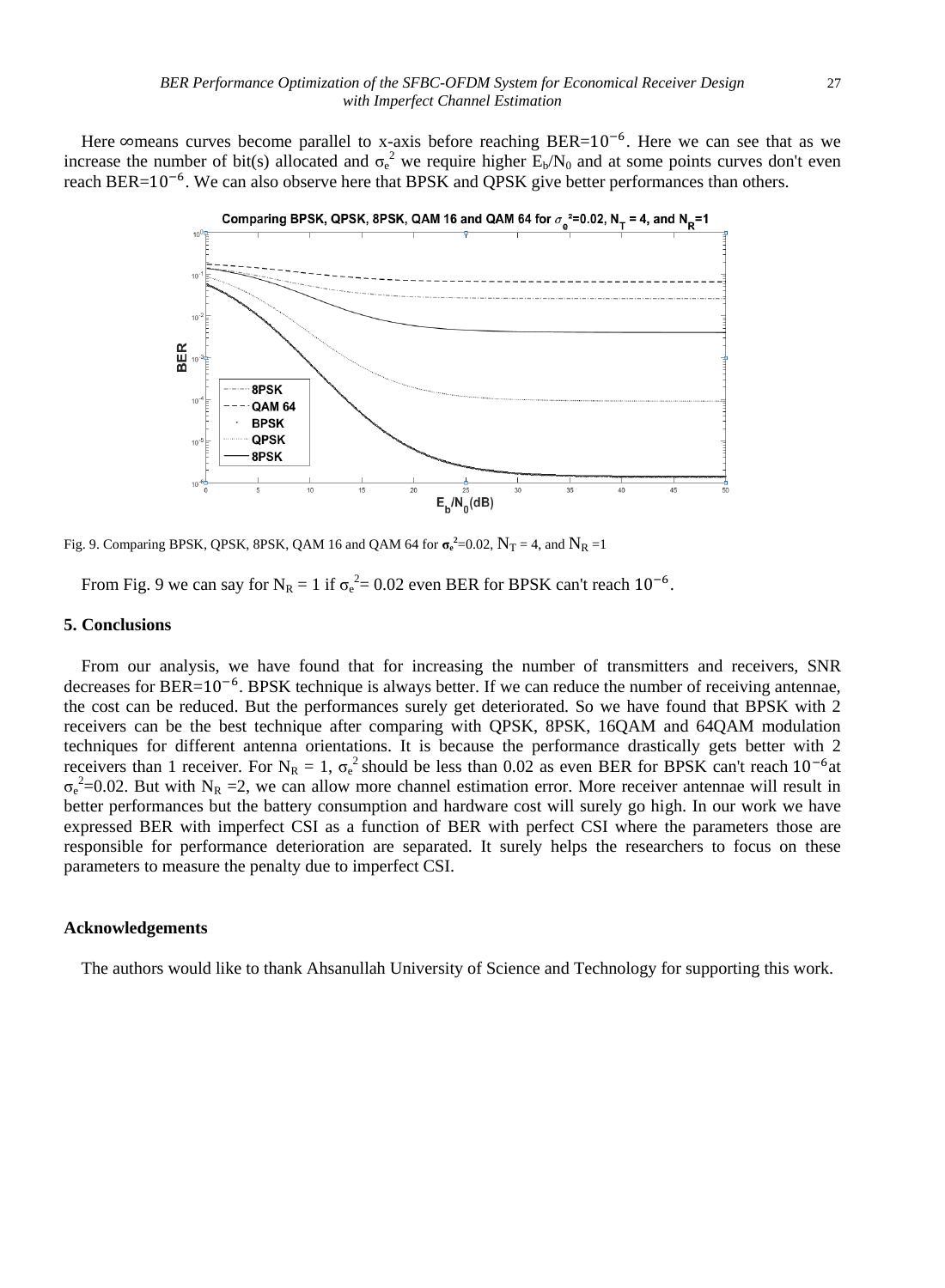## **References**

- [1] S. M. Alamouti, "A simple transmit diversity technique for wireless communications," IEEE Trans. Sel. Areas Commun., vol. 16, pp. 1451– 1458, Oct. 1998.
- [2] V. Tarokh, H. Jafarkhani, and A. R. Chalderbank, "Space-time block codes from orthogonal design," IEEE Trans. Inf. Theory, vol. 45, no. 5, pp. 1456–1467, July 1999.
- [3] Z. Liu, G. B. Giannakis, S. Barbarossa, and A. Scaglione, "Transmit antennae space-time block coding for generalized OFDM in the presence of unknown multipath," IEEE Trans. Sel. Areas Commun., vol. 19, pp. 1352–1364, July 2001.
- [4] N. Boubaker, K. B. Letaief, and R. D. Murch, "A layered space-timecoded wideband OFDM architecture for dispersive wireless links," in Proc. 6th IEEE Symposium on Computers and Commun. 2001, pp. 518– 523.
- [5] H. B¨olcskei and A. J. Paulraj, "Space-frequency coded broadband OFDM systems," in Proc. IEEE Wireless Commun. and Networking Conf. (WCNC'00), pp.1–6.
- [6] K. F. Lee and D. B. Williams, "A space-frequency transmitter diversity technique for OFDM systems," in Proc. IEEE Global Telecommunications Conference (Globecom'00), pp. 1473–1477.
- [7] N. Al-Dhahir, C. Fragouli, A. Stamoulis, W. Younis, and A. R. Calderbank, "Space-time processing for broadband wireless access," IEEE Commun. Mag., vol. 40, pp. 136–142, Sept. 2002.
- [8] M. Torabi and M. R. Soleymani "Space-time-frequency COFDM with power allocation for broadband wireless communications," in Proc. 56<sup>th</sup> IEEE Vehicular Technology Conference (VTC-F'02), vol. 1, pp. 209– 213.
- [9] D. Huang, K. B. Letaief, and J. Lu, "A receive space diversity architecture for OFDM systems using orthogonal designs," IEEE Trans.WirelessCommun., vol. 3, pp. 992–1002, May 2004.
- [10] J. Yue and J. D. Gibson, "Performance of a space-time block coded OFDM system," in Proc. 36th Asilomar Conf. on Signals, Systems and Computers 2002, vol. 2, pp 1862–1866.
- [11] A. F. Molisch, M. Z. Win, and J. H. Winters, "Space-time-frequency (STF) coding for MIMO-OFDM systems," IEEE Commun. Lett., vol. 6, pp.370–372, Sept. 2002.
- [12] Adeemi A. Atayero, Oleg I. Sheluhin and Yury A. Ivanov, Modeling, Simulation and Analysis of Video Streaming Errors in Wireless Wideband Access Networks, IAENG Transactions on Engineering Technologies, Springer, Dordrecht 2013.
- [13] V. Trokh, H. Jafarkhani, and A. R. Chalderbank, "Space-time block coding for wireless communications: performance results," IEEE Trans. Sel. Areas Commun., vol. 17, no. 3, pp. 451–460, March 1999**.**
- [14] Gerard Bauch DoCoMo Euro-Labs "Space-Time Block Codes Versus Space-Frequency Block Codes" IEEE accessed on 12th Feb 2018.
- [15] M.Torabi, S.A¨ıssa and M.R Soleymani "On the BER Performance of Space-Frequency Block Coded OFDM Systems in Fading MIMO Channels," IEEE Transactions on Wireless Communications, vol. 6(4), pp.1366-1373, April 2007.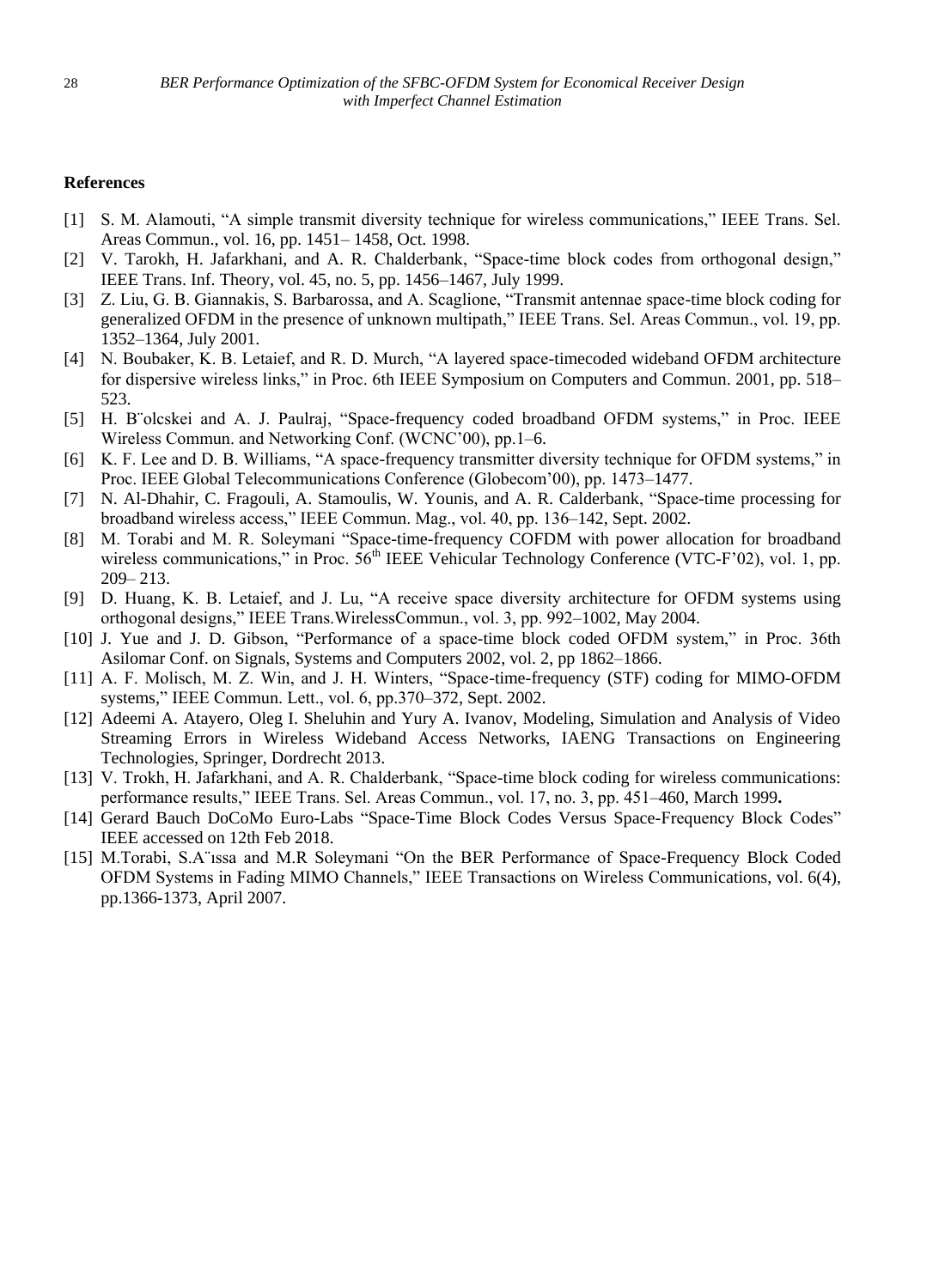# **Authors' Profiles**



**Md. JAKARIA RAHIMI** received his B.Sc (Hons) and M.Sc majoring in Electrical and Electronic from Bangladesh University of Engineering and Technology (BUET). He is currently working as an Assistant Professor at the Faculty of Electrical and Electronic Engineering at Ahsanullah University of Science and Technology. His research interests include Speech processing and Digital signal processing. He has been pursuing his Ph.D. degree since 2016 from BUET.



**Md. SHAIKH ABRAR KABIR** received his B.Sc (Hons) majoring in Electrical and Electronic from Ahsanullah University of Science and Technology in 2018. He is currently working as a Lecturer in the Faculty of Electrical and Electronic Engineering at the same University. His research interests include Speech processing, Wireless communications, and Electronics.



**AZHAR NIAZ** received his B.Sc (Hons) majoring in Electrical and Electronic from Ahsanullah University of Science and Technology in 2018. His research interests include Speech processing, communications, and Electronics.



**Md. JAHIDUL ISLAM** received his B.Sc (Hons) majoring in Electrical and Electronic from Ahsanullah University of Science and Technology in 2018. His research interests include Speech processing, communications, and Electronics.



**OLI LOWNA BAROI** received her B.Sc (Hons) majoring in Electrical and Electronic from Ahsanullah University of Science and Technology in 2018. She is currently working as a Lecturer in the Faculty of Electrical and Electronic Engineering at the same University. Her research interests include Speech processing, communications, and Electronics.